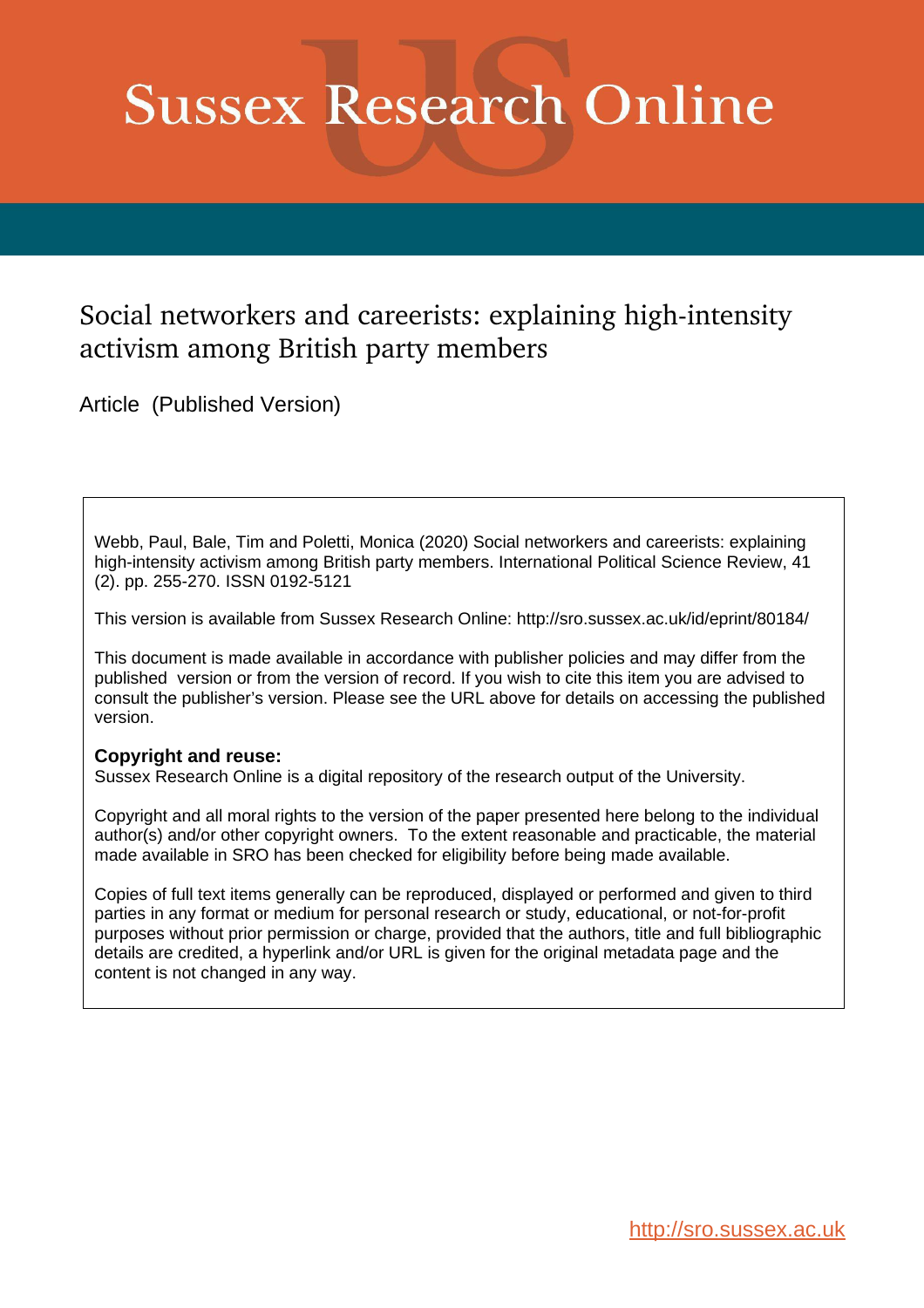*Article*

## **Social networkers and careerists: Explaining high-intensity activism among British party members**

International Political Science Review 2020, Vol. 41(2) 255–270 © The Author(s) 2019

 $\odot$   $\odot$ 

DOI: 10.1177/0192512118820691 Article reuse guidelines: [sagepub.com/journals-permissions](https://uk.sagepub.com/en-gb/journals-permissions) [journals.sagepub.com/home/ips](https://journals.sagepub.com/home/ips)



#### **Paul Webb** University of Sussex, UK

**Tim Bale** Queen Mary University London, UK

**Monica Poletti**

Queen Mary University London, UK

#### **Abstract**

Drawing on survey data on the members of six British parties gathered in the immediate aftermath of the general election of 2015, this article asks what motivates members to engage in high-intensity election campaign activism. It argues that two factors are especially prominent: the aspiration to pursue a career in politics (which only accounts for a small minority of these activists) and becoming integrated into a local social network (which accounts for a much larger proportion). By contrast, members who lack either of these characteristics, but are mainly motivated to join by ideological impulses, largely restrict themselves to low-intensity activity. These findings are likely to be especially pertinent to countries with single-member district electoral systems.

#### **Keywords**

Political party members, election campaigns, political activism, political participation, incentives theory

What activists do for their parties during campaigns can make the difference between winning and losing. They operate phone banks, deliver leaflets, and canvass door-to-door in the run-up to an election, and then remind people to vote and even help them get to the polling stations on the day itself. But not every member of a political party is equally involved: some do nothing at all and even among those who do play their part, there are some who do more – sometimes much more – than others. So what precisely is it that drives these variations in activity? This article uses recently

#### **Corresponding author:**

Paul Webb, Department of Politics, University of Sussex, Falmer, Brighton, BN1 9QE, UK. Email: [p.webb@sussex.ac.uk](mailto:p.webb@sussex.ac.uk)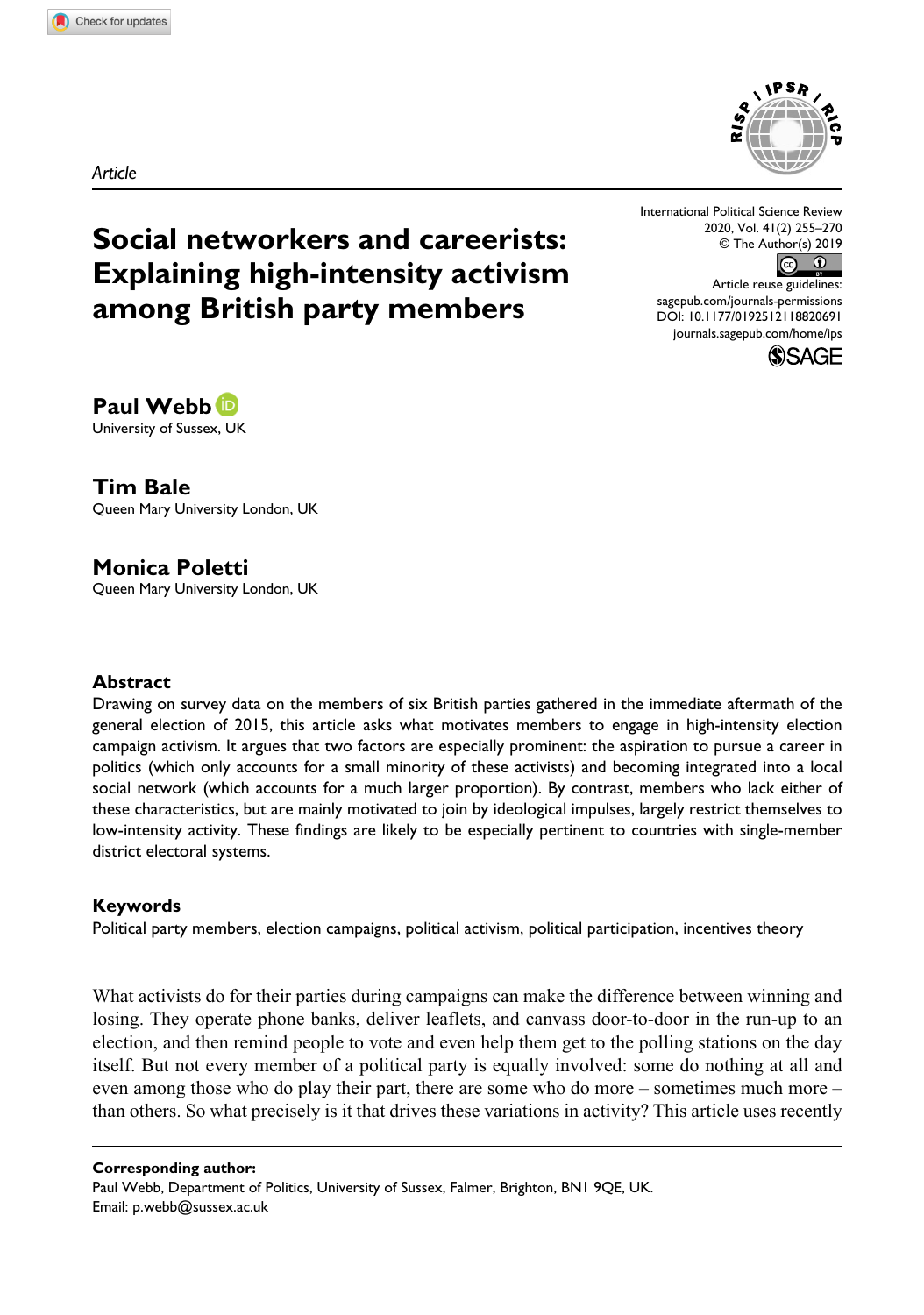gathered data from the UK in order to answer this question – one that is not only important to social scientists interested in elections and political participation, but should also be of considerable practical interest to parties themselves.

In previous research, we have shown how party members' campaign activity compares with that of non-member supporters (Webb et al., 2017), and how traditional 'offline' campaign activity is influenced by different drivers than 'online' activity (such as using Twitter and Facebook to spread messages supporting candidates); in particular, we discovered that factors associated with the national party bear more strongly on members' online activity, while factors associated with the local party and constituency context have greater influence on offline activity (Bale et al., 2018). This article moves beyond this previous research primarily in terms of the dependent variable: here we do not seek merely to describe and explain the *range* of campaign activities, as measured by additive scales, but rather to explain the *intensity* of campaign activity, as measured by (a) the time committed to campaigning by members and (b) willingness to engage in the most demanding acts. Our data set provides a unique opportunity to investigate what drives members to undertake the unpaid high-intensity campaign work that is so central to electoral success.

In doing this, we draw on one of the best-known approaches to explaining activism among party members – that of incentives theory. Seminally inspired by the work of Clark and Wilson (1961), and further elaborated in the General Incentives Model (GIM) developed by Patrick Seyd and Paul Whiteley (1992; Whiteley et al., 1994; Whiteley and Seyd, 1998; Whiteley et al., 2005), we show how different types of activity are connected with different motivations for joining parties. Specifically, we demonstrate that two factors are especially prominent in the context of singlemember electoral districts: the aspiration to pursue a career in politics (which only accounts for a small minority of these activists) and being integrated in a local social network based around party life (which accounts for a much larger proportion). By contrast, members who lack either of these characteristics, but are mainly motivated to join by purposive (that is, policy and ideological) impulses, largely restrict themselves to low-intensity activity. While our data is from the UK, we believe that the findings should resonate more widely, especially in countries with single-member electoral districts, be they in plurality or mixed-member plurality systems. Wherever parties run candidates in elections, they will require the active commitment of volunteer labour, much of which will come from formally affiliated members. Members are most likely to form part of and become embedded within social networks where they operate in defined territories with relatively small district magnitudes; by contrast, it is far less likely that members could construct local social networks in multi-member constituencies that cover large territories. Hence, the particular relevance of this research to single-member district electoral systems.

#### **Theoretical approach**

Only Whiteley and Seyd have expressly investigated the causes and extent of 'high-intensity' activism. They define it simply as 'participation that takes a lot of time and effort' (2002: 1), and empirically they measure it using a scale derived from five types of activity: leafletting or canvassing voters during campaigns, standing for elective public office, attending party meetings, and standing for internal party office. This scale is distinct from a separate one designed to measure 'low-intensity' activity. In this article, our concern lies exclusively with election campaign activism rather than with forms of general participation that members might engage in between elections. As such, this already sharpens the focus onto what are usually the most intense moments of membership activity, but we then further refine our investigation by measuring the intensity of campaign activity in two ways: the first is through the overall amount of time spent on campaign activity, while the second distinguishes between low, medium and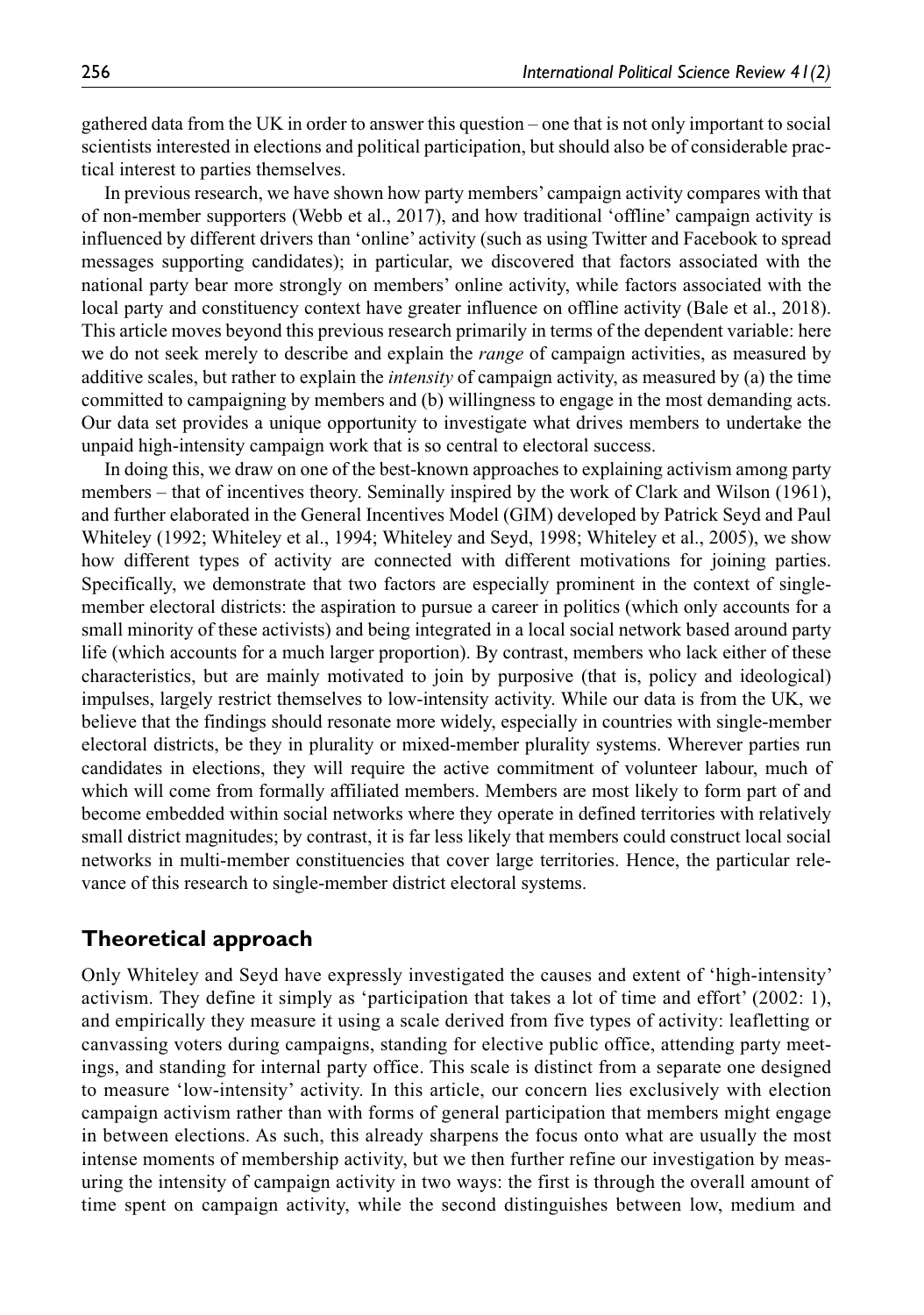high-intensity activities according to the amount of time and effort they entail. We would therefore claim not merely to update Whiteley and Seyd's work with more recent data, but to adopt more demanding benchmarks for 'high-intensity' work.

Theoretically, too, our approach connects with these authors. The best-known approach to describing and explaining the campaign activity of British party members in recent years is their General Incentives Model. This was 'grounded in the assumption that participation occurs in response to different kinds of incentives … but it goes beyond a narrowly cast economic analysis of incentives to include emotional attachments to the party, moral concerns, and social norms, variables which lie outside the standard cost-benefit approach to decision-making' (Whiteley et al., 1994: 109). To summarize the model, it incorporates a combination of the following: an individual's perception of the probability that participation in group activity through the party will achieve a desired collective policy outcome; their assessment of the selective outcome or process benefits of activism; their ideological motivations for activism; their altruistic motivations for activism; their perception that it is a social norm to be active in the party; their expressive or affective motivations for activism; and their perception of the costs of activism.

While these factors draw in part on rational choice and social-psychological approaches, they are more directly derived from the pioneering work of Clark and Wilson (1961), who distinguished between three groups of incentives: purposive, material and solidary. *Purposive* incentives are connected with the stated goals of an organization; in GIM terms we can categorize both ideological and collective policy motivations as part and parcel of the purposive category. People are frequently motivated to join parties by these core organizational purposes. By contrast, *material* incentives reflect the desire to achieve tangible personal material rewards for participation (e.g. career benefits) and would be broadly the same as selective outcome motivations in GIM terms. *Solidary* incentives relate to the satisfaction derived from the process of participation, including sociability and camaraderie, and relate to social process and norm incentives in GIM terms.

In this article, we propose to revert to Clark and Wilson's original categorization to understand the level and intensity of campaign activism among British party members. We are prompted to do this by Whiteley and Seyd's observation that 'mixing with other like-minded individuals and harbouring ambitions for a political career are both powerful motives for participating in high-cost types of activities. Not surprisingly, they play a much less significant role in explaining low-intensity participation' (2002: 87). It is precisely this distinction between the drivers of low- and high-intensity forms of activism that interests us. Whiteley and Seyd emphasize three key types of incentive which are especially powerful predictors of high-intensity activity – selective outcome, selective process and ideological – that broadly equate to Clark and Wilson's tripartite categorization of material, solidary and purposive incentives (2002: 112). Specifically, then, we suggest that members are significantly more likely to engage in high levels of election campaign activity and high-intensity forms of activity if they are strongly motivated either by *material* or *solidary* incentives. Virtually all party members can be assumed to share their party's *purposive* incentives; after all, it is hard to imagine anyone who did not do so joining up in the first place. But purposive incentives alone are not enough to inspire people to commit significant amounts of time and effort to election campaign activity. Those who become party members as an expression of their political identity but who, beyond this, have no aspiration to pursue a political career or to immerse themselves in a social network based around the local party are unlikely to develop into highly committed activists who devote a considerable amount of time and effort to the most demanding campaign activities. They may be happy to wear their political adherence as a badge of identity, but not to pay the opportunity costs of heavy campaign commitment.

By contrast, the selective outcome ambition of a political career is an obvious motivation for becoming highly active in party activity; one could hardly expect to be adopted as a candidate for elective office without first having demonstrated a high level of commitment through an extraordinary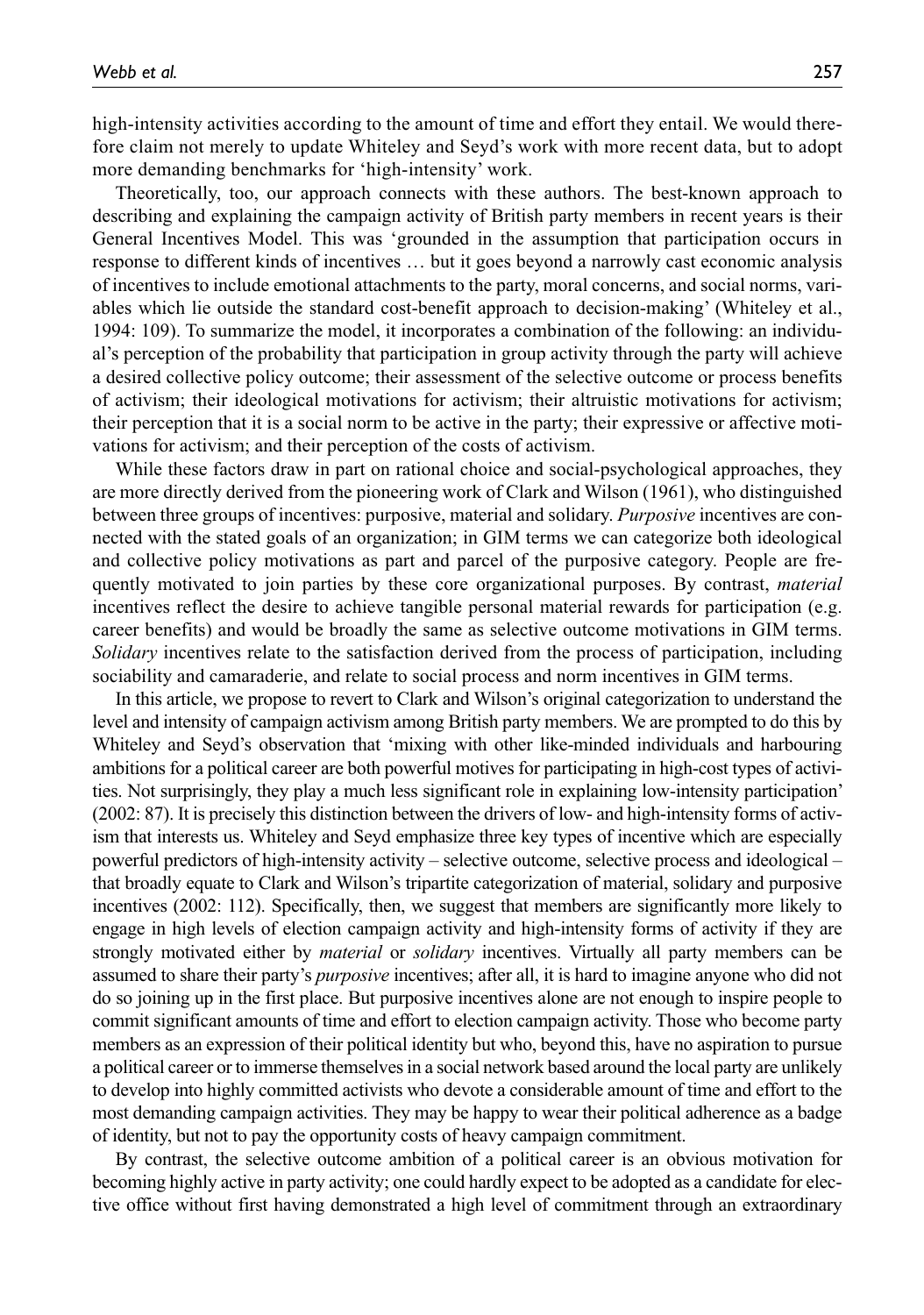willingness to campaign on behalf of other candidates. Equally, when one is embedded in a social network of personal contacts in the local community, in which there are strong norms of engagement in both social and political activity, this is likely to lead to high levels of campaign activity. Those who see party membership as more than a passive expression of political identity may be motivated to do so 'not only as a means for the cooperative pursuit of interests, but also specifically in order to fulfil the need for a network of friends and acquaintances with whom one can enjoy a shared life' (Moyser and Parry, 1997: 43). Once an individual becomes immersed in a network of personal contacts with shared purposive goals, group norms of participation and mutual active support are generated. As Diana Mutz says, 'the more people interact with one another within a social context, the more norms of participation will be transmitted and the more people will be recruited into political activity' (2002: 839). Social capital theory offers further substantiation of this idea. Putnam famously defined social capital as the 'networks, norms and trust that enable participants to act together more effectively to pursue shared objectives' (1995: 664). Of particular relevance to political parties is the concept of 'bonding social capital', which is the process by which social trust between members of a network becomes so pronounced that 'in-group loyalty may also create out-group antagonism' (2000: 22–23). Putnam believed that higher levels of social capital would produce higher levels of civic and political participation. Relatedly, in the context of British political parties, Seyd and Whiteley argued that direct contact between members was a crucial ingredient in the participatory mix: 'The incentives that promote participation can only work properly through face-to-face contact with other like-minded individuals' (2002: 147). Empirically, Pattie et al. (2003: 457) found that 'the more groups people are members of and *the more active they are in informal networks*, the more civic actions they are likely to undertake' (emphasis added).

In view of these theoretical and empirical considerations, we set out to test the following hypotheses in this article, which can be divided into those pertaining to material, solidary and purposive incentives:

#### *Material incentive hypotheses*

H1a: The greater the incentive to become an elected politician, the more active a party member will be in an election campaign.

H1b: The greater the incentive to become an elected politician, the more willing a party member will be to undertake high-intensity forms of activity in an election campaign.

#### *Solidary incentive hypotheses*

H2a: The more embedded in a local party social network an individual is, the more active a party member will be in an election campaign.

H2b: The more embedded in a local party social network an individual is, the more willing a party member will be to undertake high-intensity forms of activity in an election campaign.

#### *Relative explanatory power of purposive, material and solidary incentives*

H3a: In general, material and solidary incentives will be stronger drivers of campaign activism than purposive ones.

H3b: The more intensive the form of campaign activism, the greater the relative significance of material and solidary incentives compared to purposive incentives.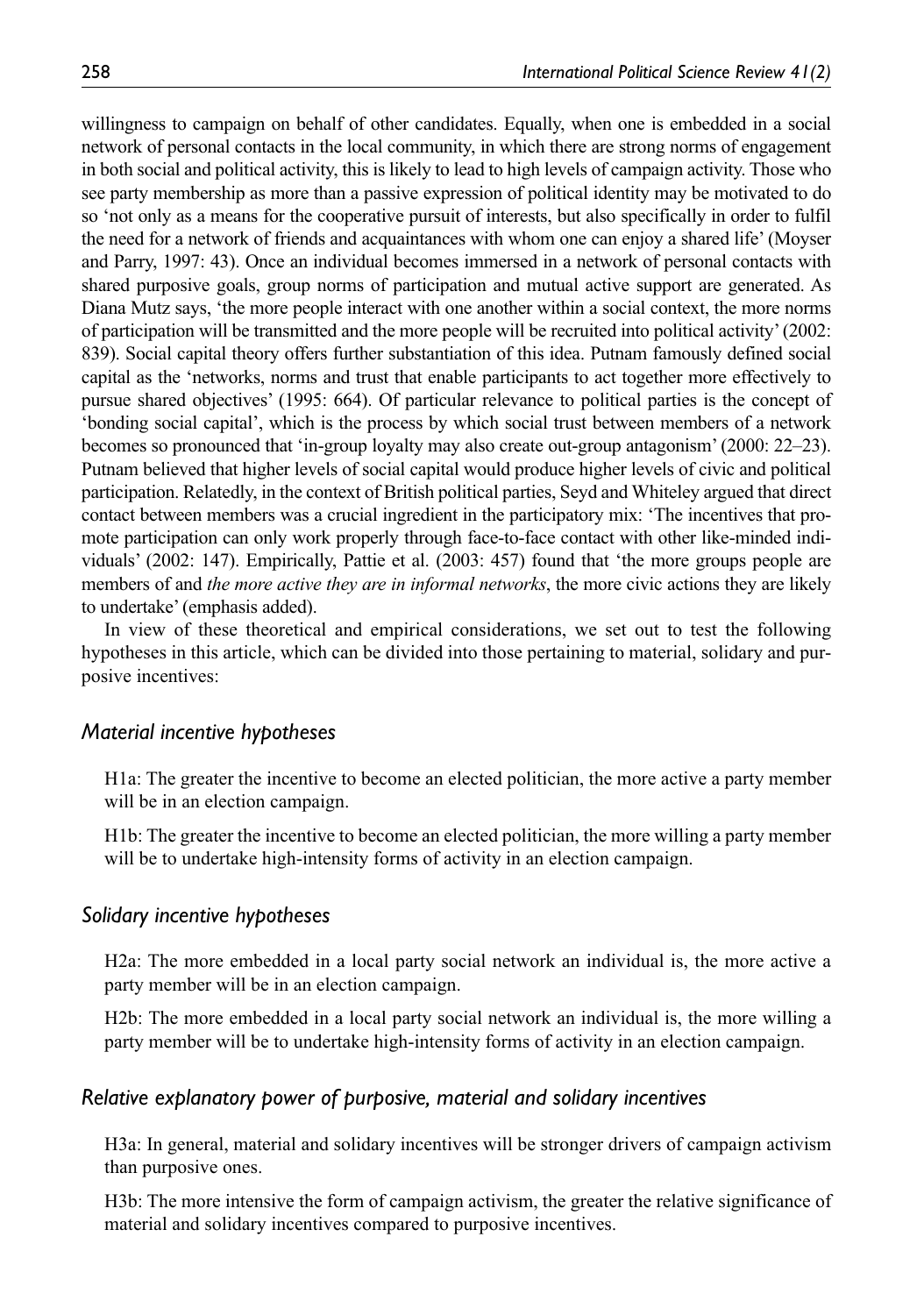#### **Data and measures**

Our data were gathered in the immediate aftermath of the UK general election of May 2015. This was a high-volatility election that exemplified the gradual erosion of the classic two-party domination of British politics by Labour and the Conservatives that has long been associated with the party system at Westminster (Webb, 2016). In 2015, the major parties took just two-thirds of the popular vote, compared to approximately 90% that they had habitually absorbed prior to the mid-1970s. With less than 15% of voters claiming to be strong partisan identifiers and more than  $40\%$  changing their party from the previous election in 2010,<sup>1</sup> it is no surprise that total net volatility (TNV) rose to 17.6 (with TNV scores rarely reaching 10 in post-war UK elections). The complex multidimensionality of the electoral context is underlined by the rather different party systems that now exist in the main four constituent territories of the UK: the Scottish National Party (SNP) has undoubtedly emerged as a major competitor north of the border, while the Welsh Nationalists Plaid Cymru are significant in Wales, and Northern Ireland has long had its own unique party system based on the historical ethnic divisions between Irish nationalists/republicans and British unionists. In England, the picture was further complicated in 2015 by the rise of the right-wing populist and Eurosceptic United Kingdom Independence Party (UKIP) and, to a lesser extent, by the Green Party. All of this made for a context in which – notwithstanding the fact that the majority of seats were 'safe' – the potential for vote-switching was high by British standards; this meant that the impact of constituency campaign efforts was certain to play a critically important part, which in turn implies that the role played by active party members at constituency level was vital. So, what drove the most intensely active of them to volunteer their labour as they did?

In order to answer this question, we surveyed 5696 members of six British (but not Northern Irish) parties within two weeks of the general election.<sup>2</sup> The (online) survey was conducted for us by YouGov and funded by the ESRC as part on an ongoing project on party membership in the UK. Survey respondents were recruited from a panel of around 300,000 volunteers who are offered a small reward for completing a survey. Upon joining the panel, volunteers are asked a broad range of demographic questions which are subsequently used to recruit respondents matching desired demographic quotas for surveys. Potential respondents for the party members survey were identified from questions asking respondents if they were members of any of a list of large membership organizations, including the political parties. At the beginning of the fieldwork period, some 8840 YouGov panellists who were party members were invited to take part in the poll, and 5696 respondents subsequently took part in the survey – effectively a response rate of 64.4%.3 Note that the data, SPSS command syntax and output can all be accessed as online supplementary material for this article.

We deploy two types of dependent variable, each of which taps the intensity of campaign activity, albeit in rather different ways. The first is a self-reported measure of time commitment to the 2015 election campaign. This is an ordinal variable ranging across seven categories (from 'none at all' to 'more than 40 hours'). This is the most intuitive way of measuring how active an individual member was on behalf of his or her party, but in addition we also investigate the different forms of activity, distinguishing between low, medium and high-intensity forms of campaign activity that are all commonly undertaken in the context of British general elections. These are additive scales constructed as follows:

- 1. Low-intensity (Facebooking, Tweeting, displaying a poster on behalf of a candidate).
- 2. Medium-intensity (delivering leaflets to residential accommodation on behalf of candidates, attending election hustings or other related meetings, driving voters to polls<sup>4</sup>).
- 3. High-intensity (canvassing, running local party committees, standing as candidates<sup>5</sup>).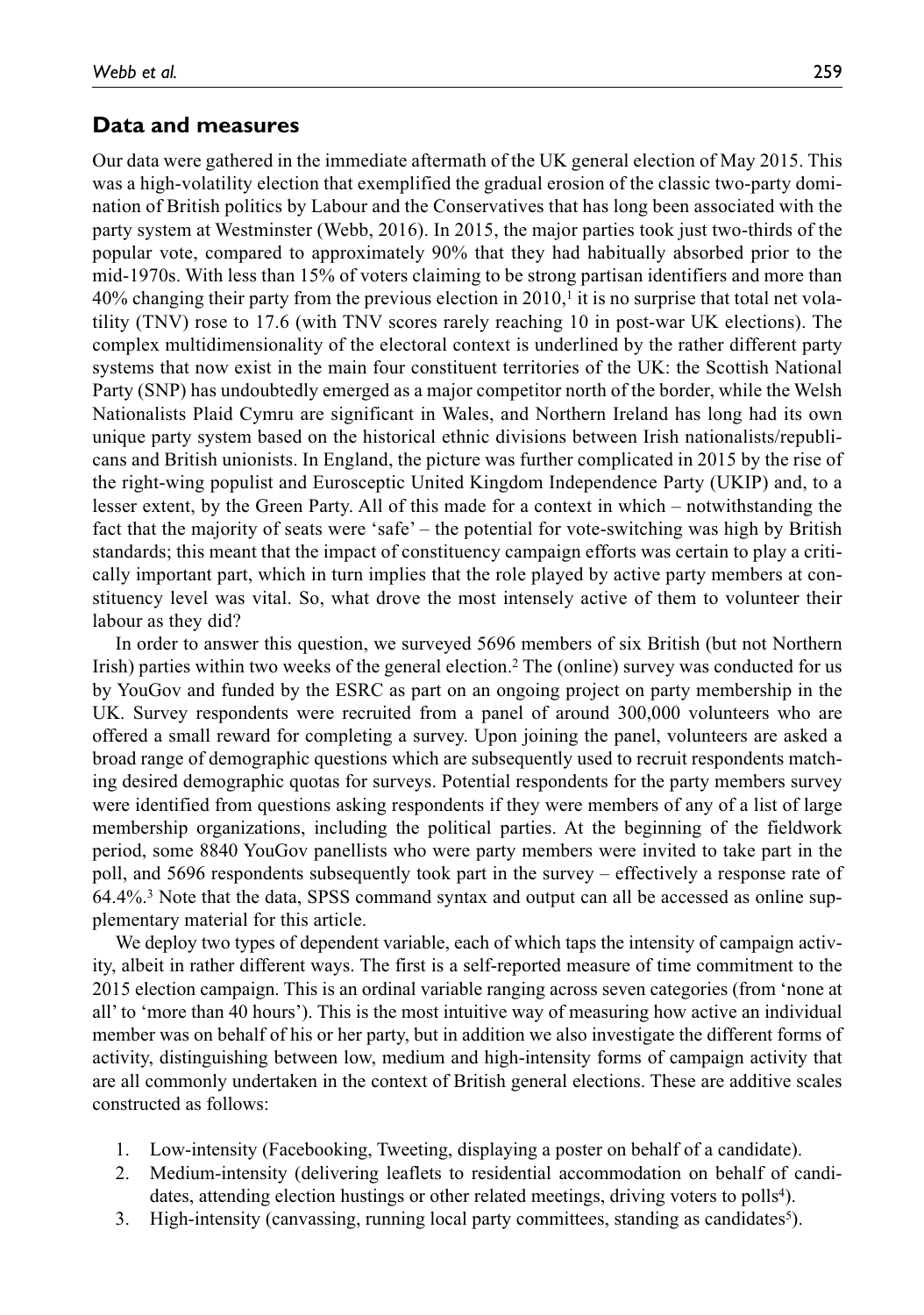The logic of this tripartite classification is as follows. Low-intensity acts do not require party members to walk out of their front door, or have any direct contact with others: each of these acts can be performed while remaining safely at home; social media activity might require some investment of time, though nothing out of the ordinary compared to other citizens who are not even party members. Medium-intensity acts require the individual party members to step out of the comfort zone of home and to interact (although quite possibly only passively – which is to say, without actually engaging in face-to-face political discussion) with others. Being physically present in the effort to disseminate party publicity, support a candidate and mobilize the vote, requires a greater commitment of time and effort than any of the low-intensity acts. High-intensity acts require still greater efforts of time and commitment, and carry with them a higher level of political and organizational responsibility than low or medium-intensity acts: to run party committees or stand as a candidate, even in a local election, is to share in responsibility for strategic and/or logistical thinking; to canvass voter support, is to share in responsibility for implementing such plans, and to risk – albeit often inadvertently – being drawn into political discussion as a party spokesperson.6 Each of these 4-point scales ranges from  $0-1$ , from no campaign acts to three campaign acts in each category. We treat these as ordinal scales; thus, in total we have four dependent variables on which we perform ordinal logistic regression. As one would expect, the higher the intensity of an activity, the fewer the number of members willing to engage in it. Thus, while 71.9% of respondents engaged in some form of low-intensity activity, only 51.9% took part in medium-intensity activities, and just 33.9% in high-intensity activity. Alternatively, some 17.4% of members recorded the maximum score on the low-intensity scale, while only 3.2% did so on the medium-intensity scale, and 2.3% on the high-intensity scale. This alone tends to justify their description as low, medium and high-intensity activities, but as a further illustration, of those respondents who reported having done the maximum number of low-intensity activities, 19% spent less than five hours on the campaign, while 32% did more than 40 hours; by comparison, the respective figures for those having done the maximum number of medium-intensity acts were 0.3% and 62.7%, and for those having done the maximum number of high-intensity acts they were 0% and 82%. In short, the more intense the form of activity, the more hours a party member is likely to spend campaigning. Empirically, the relationship between our threefold classification of campaign activities and time consumed by each of them is clear.

The independent variables are principally designed to capture the three types of incentive set out above:

- 1. Purposive incentives:
	- joined the party because of collective policy motivations;
	- joined the party because of belief in party principles; and
	- subjective left-right distance from respondent's own *national* party.
- 2. Material (selective outcome) incentives:
	- joined the party because of desire to become an elected politician.
- 3. Solidary (social network) effects:
	- joined the party because of desire to mix with like-minded people;
	- subjective left-right distance from respondent's own *local* party;
	- frequency of face-to-face contact with others in party during past 12 months;
	- frequency of phone contact with others in party during past 12 months; and
	- frequency of email contact with others in party during past 12 months.7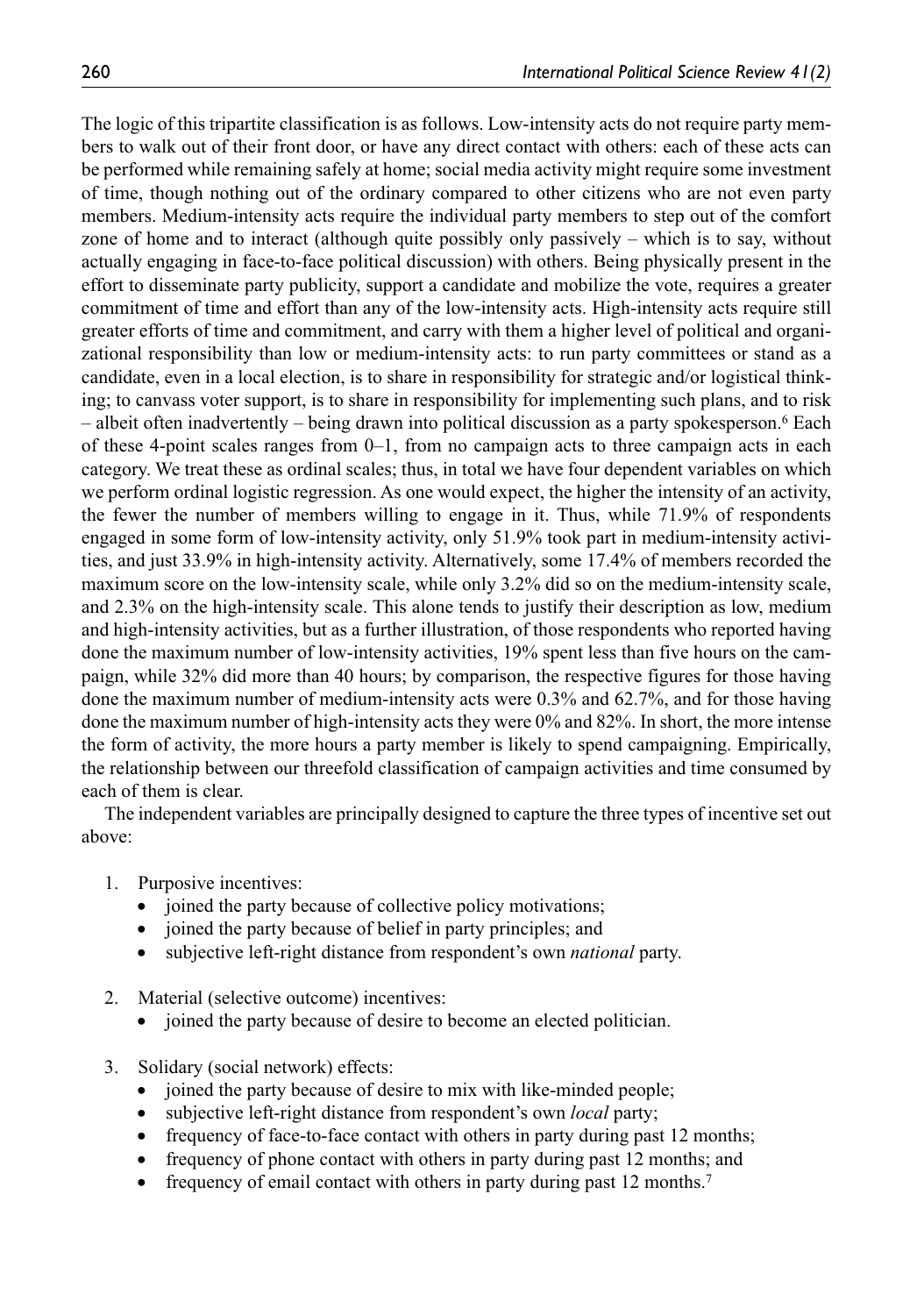The variables recording incentives for joining the party are measured on 11-point scales, with respondents indicating how important these reasons were for becoming members ( $0 = \text{low}, 10 =$ high). We have dichotomized these measures in the models in order to distinguish between 'high' and 'low' incentives in these terms. On some of these variables there is limited variation (e.g. unsurprisingly, the majority of respondents score highly on their claimed commitment to party principles or policy objectives), so it is useful to identify those who somehow stand out as having a *really* high score on such variables. By dichotomizing scores as near as possible to the median respondent, we are able to identify those who are above the median value as especially 'high' on these scales.8

In addition, our models incorporate two measures of perceived ideological distance: one from the respondent's own party nationally, and one from the respondent's local party branch. The former is deployed here as an indicator of affinity with the national party's overall purposive objectives, whereas the latter is used as an indicator of integration into the local party's social network. While any measure of ideological location could of course be regarded principally as a purposive indicator, we contend that in the specific context of the local party branch, it is better understood in terms of solidary social network connection. Perceived ideological distance from those whom one actually encounters face-to-face (or at least person-to-person) in the locality, should one choose to become active, is highly likely be a factor that determines whether or not one feels disposed to join this local community network. If a member feels alienated from other local members in terms of political position, the incentive to attend meetings or go out canvassing with them will almost certainly be reduced. To this extent, it is another way of gauging the impact of mixing socially with 'like-minded people'. These ideological proximity measures are derived by asking respondents to locate themselves and their national/local parties on numerical left-right scales running from 0 (left) to 10 (right), and calculating the absolute difference between the two.

Descriptive statistics for these and all other variables included in our analysis are reported in the Appendix (Tables A1–A5) and provide a clear indication that relatively few members are motivated by the desire to become part of a social network of like-minded people, and even fewer to pursue a career as an elected politician. Thus, while 20.9% of respondents gave themselves a score of 8 or higher on the importance of mixing with like-minded individuals (a solidary incentive), only 4.9% gave themselves equally high scores on the importance of becoming an elected politician. By contrast, far more people – as one would expect – scored this highly on the three purposive incentive scales, the respective percentages being 72% (party principles), 71.5% (positive collective policy incentives) and 48.3% (collective negative policy incentives). This suggests that relatively few party members are ambitious political careerists or social networkers – but as we shall see, they are nonetheless crucial to the core activist component of political parties.

#### **Data analysis: Model results**

In Tables 1 and 2 we report the results of ordinal logistic regression models of our dependent variables. Each of the independent variables outlines is entered in each model, in addition to demographic controls for gender, education and social grade. Our discussion is limited to the predictors of theoretical interest, rather than the control variables. We start by modelling the dependent variable of *time committed to the 2015 election campaign* (Table 1). This shows that two of the purposive incentives are significant and in the expected direction: collective policy incentives ( $p < .05$ ) and belief in party principles ( $p < .01$ ); the higher the scores on these incentives, the more likely a respondent is to be active. However, the other purposive incentive (subjective left-right ideological distance from the *national* party) does not impact significantly on time spent on campaigning.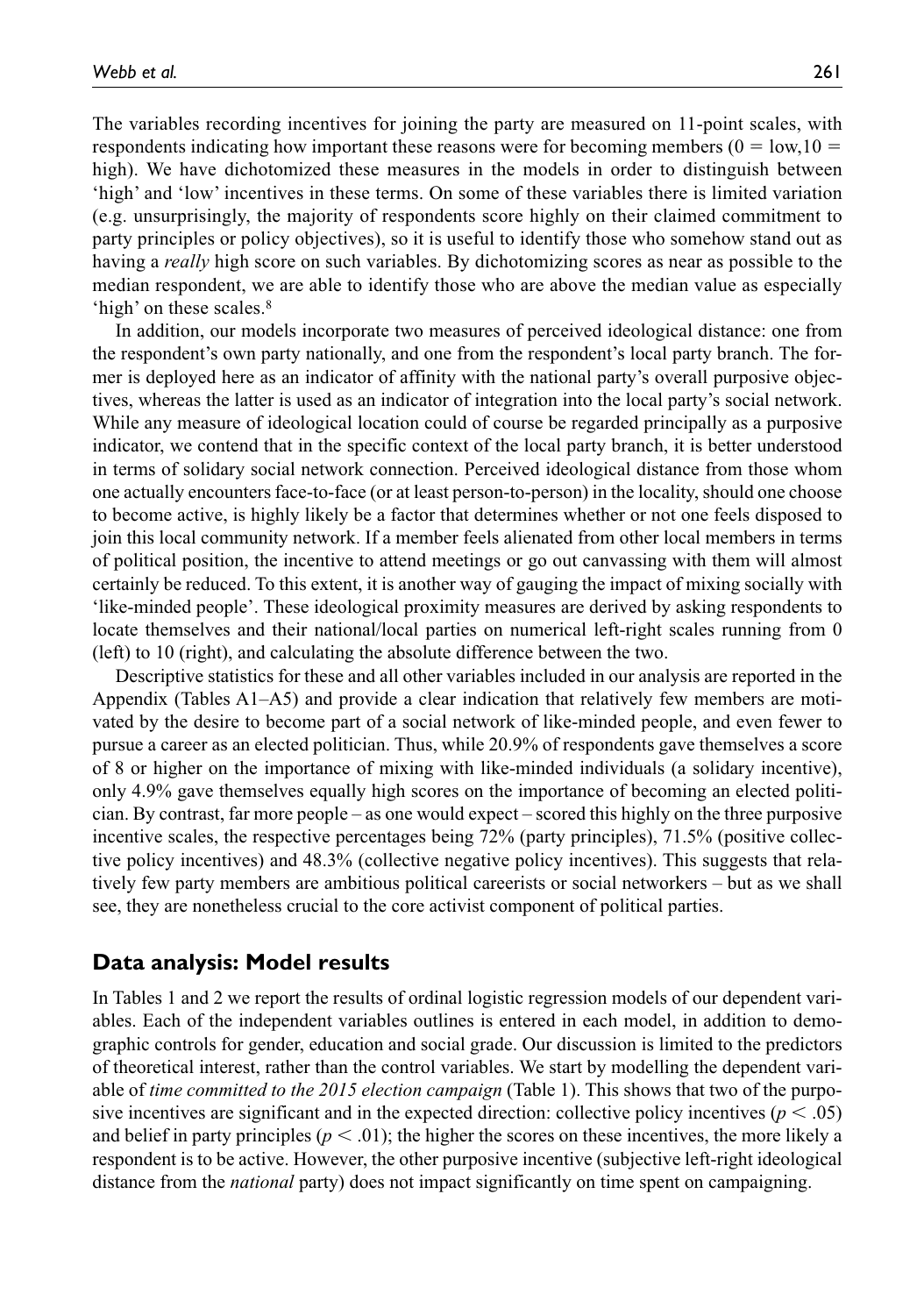|                                            | B                                                                     | <b>SE</b> | OR.    |
|--------------------------------------------|-----------------------------------------------------------------------|-----------|--------|
| LR distance from national party            | $-.003$                                                               | .024      | .997   |
| Collective policy (Ref: Low)               |                                                                       |           |        |
| Medium                                     | .097                                                                  | .066      | 1.102  |
| High                                       | $.221*$                                                               | .076      | 1.247  |
| Party principles – (Ref: Low)              |                                                                       |           |        |
| High                                       | $.113**$                                                              | .059      | 1.120  |
| Political career - (Ref: Low)              |                                                                       |           |        |
| High                                       | .245 ***                                                              | .058      | 1.278  |
| Left-right distance from local party       | $-.074***$                                                            | .019      | 1.077  |
| Mix with likeminded - (Ref: Low)           |                                                                       |           |        |
| High                                       | .390***                                                               | .058      | 1.477  |
| Face-to-face contact $-$ (Ref: Not at all) |                                                                       |           |        |
| Rarely                                     | .791 **                                                               | .094      | 2.206  |
| Occasionally                               | $1.577***$                                                            | .086      | 4.84   |
| Frequently                                 | $3.238***$                                                            | .098      | 27.883 |
| Phone contact $-$ (Ref: Not at all)        |                                                                       |           |        |
| Rarely                                     | .354***                                                               | .076      | 1.425  |
| Occasionally                               | .590 <sup>***</sup>                                                   | .073      | 1.804  |
| Frequently                                 | 1.499***                                                              | .097      | 4.477  |
| Email contact - (Ref: Not at all)          |                                                                       |           |        |
| Rarely                                     | .267                                                                  | .241      | 1.306  |
| Occasionally                               | $.386*$                                                               | .189      | 1.471  |
| Frequently                                 | .760**                                                                | .178      | 2.138  |
| Controls                                   |                                                                       |           |        |
| Gender - (Ref: Female)                     |                                                                       |           |        |
| Male                                       | .075                                                                  | .056      | 1.078  |
| Social grade - (Ref: C2DE)                 |                                                                       |           |        |
| <b>ABCI</b>                                | $-.075$                                                               | .060      | .928   |
| Education – (Ref: Non-graduate)            |                                                                       |           |        |
| Graduate                                   | $-.005$                                                               | .055      | .995   |
| Pseudo R <sub>2</sub>                      | $Cox-Snell = 0.487$ ,<br>Nagelkerke $= 0.501$ ,<br>$McFadden = 0.189$ |           |        |

**Table 1.** Ordinal regression mode of time committed to campaign activity.

Notes: B: logistic regression parameter estimate; OR: odds ratio; SE: standard error. \*\*\**p* < .001, \*\* *p* < .01, \**p* < .05, *N* = 5080. Dependent variable: Over the five weeks of the election campaign this year, how much time did you spend working for your party or candidate? None, up to 5 hours, 6–10 hours, 11–20 hours, 21–30 hours, 31–40 hours, more than 40 hours.

By contrast, all of the material and social network effects prove to be significant and in the expected directions. With respect to the former, the greater the desire to become an elected politician, the more time spent campaigning  $(p < .001)$ , confirming H1a. Similarly, the desire to mix with like-minded people, subjective left-right proximity to the *local* party, and greater frequency of face-to-face and phone contacts with other individuals in the party during the previous 12 months are all significantly associated with greater campaign time commitment  $(p < .001)$ . Respondents claiming frequent ( $p < .01$ ) or regular ( $p < .05$ ) email contacts are also significantly more likely to campaign than those claiming no email contact. These findings confirm H2a.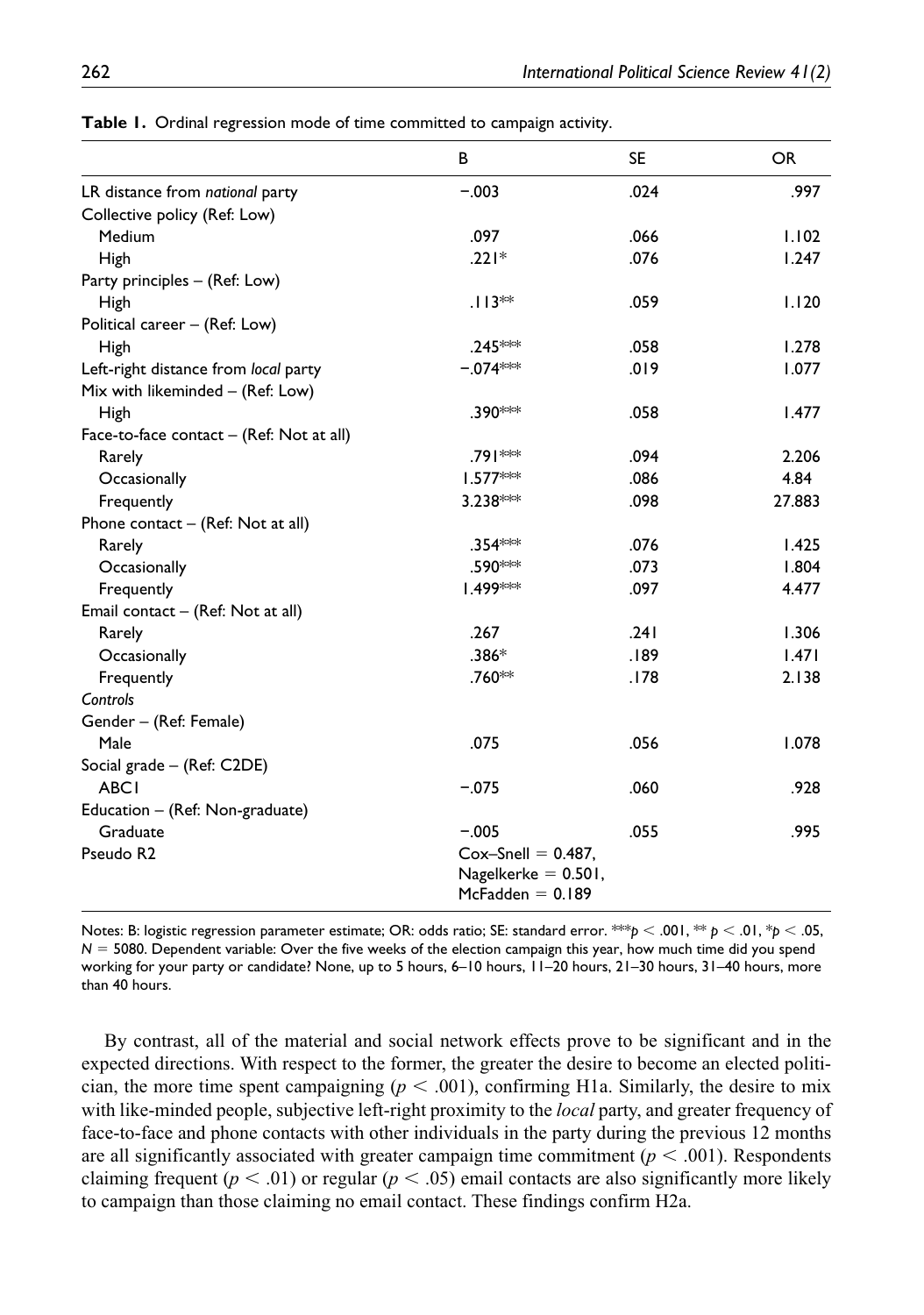|                                                                    | Low-intensity                                        |           | Medium-intensity |                                                      | High-intensity |           |                                                      |           |           |
|--------------------------------------------------------------------|------------------------------------------------------|-----------|------------------|------------------------------------------------------|----------------|-----------|------------------------------------------------------|-----------|-----------|
|                                                                    | B                                                    | <b>SE</b> | <b>OR</b>        | B                                                    | <b>SE</b>      | <b>OR</b> | B                                                    | <b>SE</b> | <b>OR</b> |
| Left-right distance from<br>national party                         | $-.022$                                              | .023      | .978             | .037                                                 | .026           | 1.038     | .026                                                 | .030      | 1.026     |
| Collective policy                                                  |                                                      |           |                  |                                                      |                |           |                                                      |           |           |
| (Ref: Low)                                                         |                                                      |           |                  |                                                      |                |           |                                                      |           |           |
| Medium                                                             | $.156*$                                              | .062      | 1.169            | .193**                                               | .072           | 1.213     | .120                                                 | .081      | 1.128     |
| High                                                               | $.241**$                                             | .072      | 2.614            | .235**                                               | .083           | 1.265     | .051                                                 | .094      | 1.052     |
| Party principles<br>(Ref: Low)                                     |                                                      |           |                  |                                                      |                |           |                                                      |           |           |
| High                                                               | .243*** .056                                         |           |                  | $1.275 - 0.028$                                      | .064           | .972      | .033                                                 | .073      | 1.034     |
| Political career<br>(Ref: Low)                                     |                                                      |           |                  |                                                      |                |           |                                                      |           |           |
| High                                                               | .069                                                 | .055      | 1.071            | .073                                                 | .063           | 1.076     | .564***                                              | .069      | 1.758     |
| LR distance from local party<br>Mix with like-minded<br>(Ref: Low) | $-.040*$                                             | .018      | .961             | $-.061**$                                            | .021           | .941      | $-.056**$                                            | .024      | .946      |
| High                                                               | .200*** .055                                         |           | 1.221            | .354***                                              | .062           | 1.425     | .288*** .070                                         |           | 1.334     |
| Face-to-face contact<br>(Ref: Not at all)                          |                                                      |           |                  |                                                      |                |           |                                                      |           |           |
| Rarely                                                             | .345*** .085                                         |           | 1.412            | $1.113***.122$                                       |                | 3.043     | $.666$ ***                                           | 160.      | 1.946     |
| Occasionally                                                       | .639***                                              | .076      | 1.895            | 2.109***                                             | 109.           | 8.240     | $1.252***$                                           | .139      | 3.497     |
| Frequently                                                         | .992 ***                                             | .084      | 2.697            | $3.517***$                                           | .118           | 33.683    | $2.816***$                                           | 140.      | 16.710    |
| Phone contact<br>(Ref: Not at all)                                 |                                                      |           |                  |                                                      |                |           |                                                      |           |           |
| Rarely                                                             | .046                                                 | .072      | 1.047            | .285**                                               | .083           | 1.330     | .188 <sup>a</sup>                                    | .102      | 1.207     |
| Occasionally                                                       | $-.108$                                              | .070      | .898             | .546***                                              | .079           | 1.726     | .539***                                              | .094      | 1.714     |
| Frequently                                                         | .129                                                 | .092      | 1.138            | .940***                                              | .101           | 2.560     | $1.525***$                                           | .110      | 4.595     |
| Email contact<br>(Ref: Not at all)                                 |                                                      |           |                  |                                                      |                |           |                                                      |           |           |
| Rarely                                                             | $1.011***$ .216                                      |           | 2.748            | .446                                                 | .283           | 1.562     | .271                                                 | .380      | 1.311     |
| Occasionally                                                       | $1.029***$                                           | 169.      | 2.798            | .187                                                 | .231           | 1.206     | .330                                                 | .314      | 1.391     |
| Frequently                                                         | $1.465***$                                           | .159      | 4.328            | .562**                                               | .218           | 1.754     | .578*                                                | .300      | 1.783     |
| Controls                                                           |                                                      |           |                  |                                                      |                |           |                                                      |           |           |
| Gender                                                             |                                                      |           |                  |                                                      |                |           |                                                      |           |           |
| (Ref: Female)                                                      |                                                      |           |                  |                                                      |                |           |                                                      |           |           |
| Male                                                               | $-0.298***053$                                       |           | .742             | .104 <sup>a</sup>                                    | .061           | 1.110     | .294*** .070                                         |           | 1.342     |
| Social grade                                                       |                                                      |           |                  |                                                      |                |           |                                                      |           |           |
| (Ref: C2DE)                                                        |                                                      |           |                  |                                                      |                |           |                                                      |           |           |
| <b>ABCI</b>                                                        | $-.426***$ .057                                      |           |                  | $.653 - .088$                                        | .065           | .916      | .021                                                 | .074      | 1.021     |
| Education<br>(Ref: Non-graduate)                                   |                                                      |           |                  |                                                      |                |           |                                                      |           |           |
| Graduate                                                           | –.I77**                                              | .052      | .838             | .033                                                 | .060           |           | $1.034$ $-.248***$ .068                              |           | .780      |
| Pseudo R2                                                          | Cox-Snell .128,<br>Nagelkerke .136,<br>McFadden .050 |           |                  | Cox-Snell .411,<br>Nagelkerke .457,<br>McFadden .230 |                |           | Cox-Snell .357,<br>,425. Nagelkerke<br>McFadden .241 |           |           |

|  | Table 2. Ordinal regression models of low, medium and high-intensity campaign activity. |  |  |  |  |
|--|-----------------------------------------------------------------------------------------|--|--|--|--|
|--|-----------------------------------------------------------------------------------------|--|--|--|--|

Notes: B: logistic regression parameter estimate; OR: odds ratio; SE: standard error. \*\*\**<sup>p</sup>* <sup>&</sup>lt; .001, \*\**<sup>p</sup>* <sup>&</sup>lt; .01, \**<sup>p</sup>* <sup>&</sup>lt; .05, a  $^{p}$  < .10. *N* = 5361.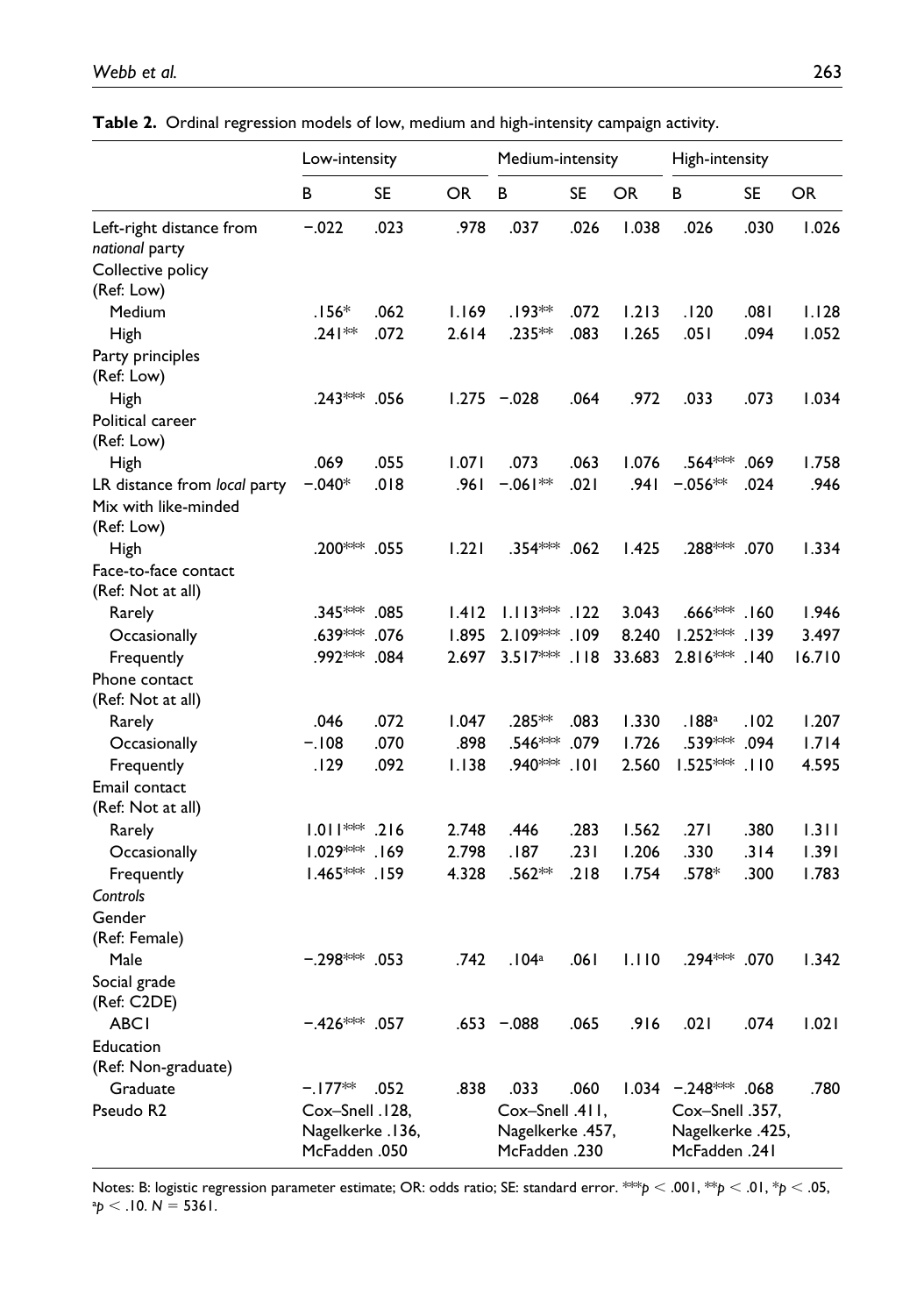The overall conclusion of this model is clear: while most effects occur in the expected direction, the odds ratios suggest that social network factors are especially strong predictors of time spent campaigning (confirming H3a). And, within social network effects, those based on personal faceto-face and phone contacts are stronger than email contacts; this is not surprising given that email does not necessarily always involve direct personal discursive interaction with other members, but may simply amount to the passive receipt of circulars from local or national party.

Turning to the three models of campaign intensity, we start with *low-intensity forms of campaign activity* (see Table 2). Again, of the purposive predictors both collective policy incentives and belief in party principles are significant in the expected direction, while left-right proximity to *national* party is not significant. We also find that the aspiration to pursue a career in politics is not significant for low-intensity activity. However, most of the social network effects are significant and signed as expected; the only one that is non-significant is the frequency of phone contacts with other individuals in the party. The desire to mix with like-minded people, left-right proximity to the *local* party, and frequent, occasional and even rare face-to-face or email contact with people in the party all make members more likely to engage in low-intensity activity. With respect to demographic controls, we find that women, manual workers and graduates are significantly more likely to participate.

So, overall, social network factors and purposive incentives seem to be more consistently effective than material career incentives when it comes to explaining low-intensity campaign activity. The importance of purposive incentives for low-intensity activity fits with our expectations, while, among social network factors, it is not so surprising that email contact should have a significant impact on low-intensity activism, since this could be a relatively passive form of 'activity'. Moreover, it seems logical to assume that it is relatively easy to move from email to low-intensity activities such as Facebook and Twitter activities, since they are only a click (or nowadays a swipe) away from each other.

In Table 2, we also report the model of *medium-intensity forms of campaign activity.* The only purposive incentive which proves significant this time is the collective policy factor: the more that this matters to a party member, the more likely they are to score highly on medium-intensity forms of activity  $(p < .01)$ . The other two purposive incentives are not significant drivers, however, which broadly fits our expectations; purposive motivations may well matter as reasons for joining a party in the first place, and to help foster low-intensity forms of activity, but they will not be enough to push members to commit to more demanding forms of party work. It is a little more surprising, perhaps, to find that the ambition to become a politician is also non-significant when it comes to medium-intensity activity, but as we shall see, the real impact of this factor only becomes fully apparent when we consider the highest-intensity forms of campaigning. Once again, however, social network effects stand out as the most consistently significant drivers of campaigning; the desire to mix with like-minded people, left-right proximity to the local party, and frequent, occasional and rare face-to-face or phone contacts with others in the party all serve to foster mediumintensity activity. Email contact with others proves to be mainly non-significant: the sole point of significance here is that respondents claiming frequent email contact are more likely to campaign than those claiming no email contact  $(p < .01)$ .

Finally, in Table 2, we report the model of *high-intensity forms of campaign activity.* We now find that none of the purposive incentives are significant in explaining high-intensity activity. However, this time – as expected – the aspiration to become an elected politician is: the more important this is to a member, the greater his or her willingness to undertake high-intensity activity  $(p < .001)$ , confirming H1b. Likewise, the social network factors are almost entirely significant and signed as expected (confirming H2b). Thus, material and solidary incentives are significant for high-intensity activity, while purposive incentives are not, confirming H3b.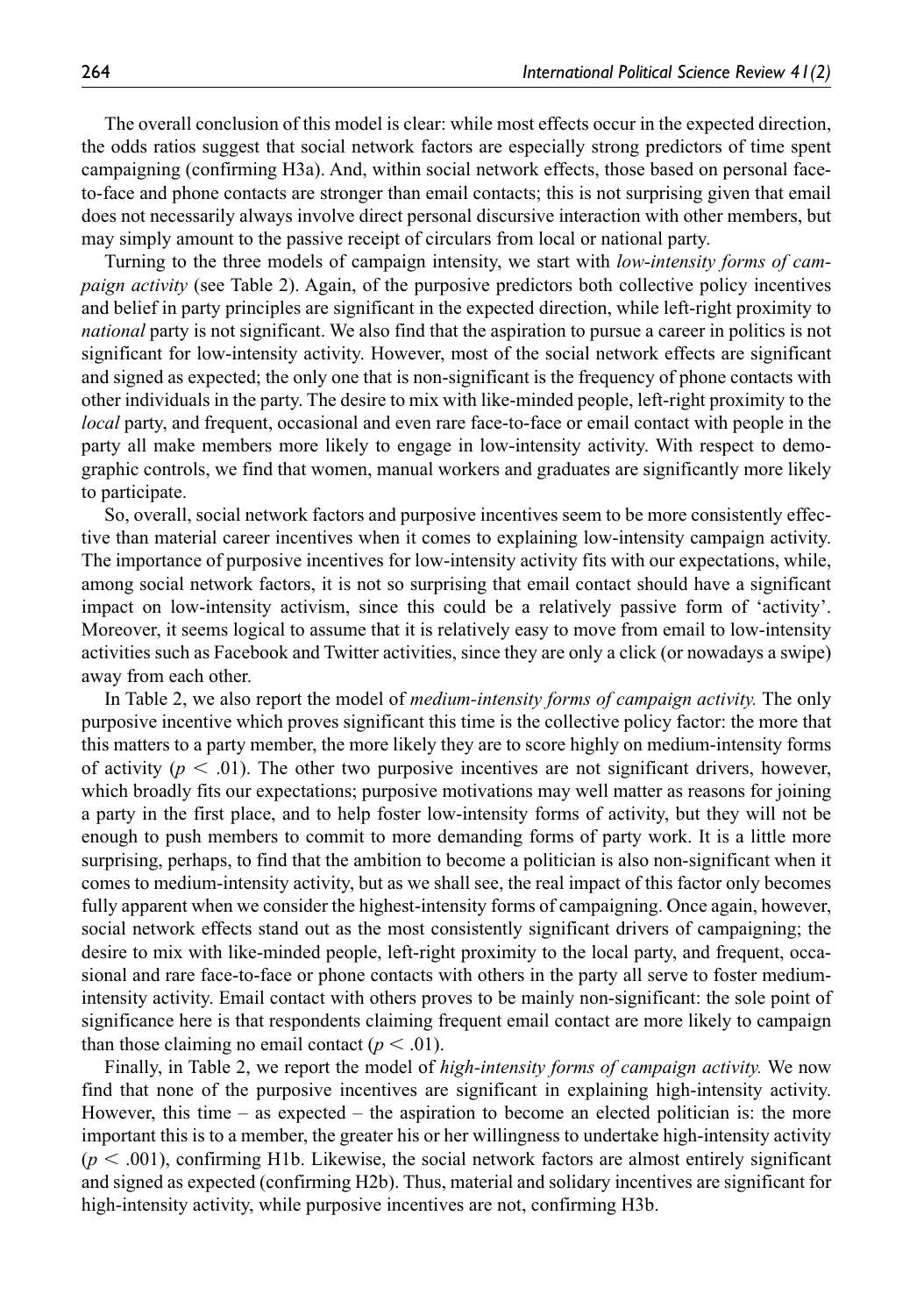Mixing with like-minded people, left-right proximity to the local party, and the frequency of face-to-face and phone contacts with others in the party all impel people to greater levels of highintensity work on behalf of the party. Email contact is mainly non-significant, except that respondents claiming frequent email contact are significantly more likely to campaign than those claiming no email contact ( $p < .05$ ). Overall, the findings of this model are very similar to those of the medium-intensity model: the main difference between the two is that the ambition to become an elected politician makes an impact this time, making members significantly more likely to engage with high-intensity activity. In addition, men (contrary to our findings in respect of low-intensity activity) and graduates are significantly more likely to engage in high-intensity forms of activity.

#### **Conclusion**

In this article, we have sought to identify the key factors driving party members to engage in highintensity election campaign work on behalf of their party, as measured by the amount of time they commit to such work and the nature of that work; we define high-intensity acts as those things which are most demanding in terms of effort, interaction with voters and level of responsibility. Drawing on incentives theory, we have shown that two things are critical in the context of singlemember district contests: the aspiration to become an elected politician, and becoming involved in a social network based around the local constituency party community. While purposive incentives such as ideological or policy preferences certainly help explain why people join parties in the first place (Poletti et al, 2019) and engage in low-intensity party work, the desire to become a politician (which only accounts for a small number of members) or local social network involvement play a far greater role in persuading people to commit much of their time to high-intensity campaign activity. The greater the time spent on such activity, and the higher the intensity, the more that political career ambition and social networking matter.

What implications does this carry for parties that depend on the campaign inputs of careerists and networkers? By its nature, the first category only has a limited appeal: few citizens, including party members, can actually become elected politicians, even if one includes offices in subnational levels of government in this calculation. Mobilizing people to become active members of local party social networks would seem to offer more realistic opportunities for parties intent on increasing the number of committed activists. This requires programmes of formal and informal social, as well as political, activities. Of course, this is something that parties have always tried to do, and in fact once did to a very considerable extent (Ball, 1998; Clark, 1981; Morris, 1991; Savage, 1987; Weinbren, 2005), but it is now widely assumed that it is a harder objective to realize, given the wide array of social and leisure activities that people have in contemporary western society. It is certainly the case that the number of Conservative, Labour and Liberal clubs that were once key venues of party-linked social activity in the UK has declined (Webb, 2000: 222). Growing thriving communities of local social networkers around their constituency organizations will not be an easy task for today's parties; but if they wish to recruit not only more members but more *active* members, then it is something to which they should all turn their attention, even in the digital era.

Finally, we recognize that our findings regarding the importance of social networks are most likely to hold for countries that have single-member electoral districts, either in plurality/majority systems which resemble the UK's, such as India, Botswana, France and Canada, or in mixed systems like Germany, Bolivia and New Zealand. The larger the territory constituting an electoral district and the greater the number of representatives it returns, the more remote individual party members within it are likely to be from each other. The likelihood of generating a tightly knit and active social network with a strong sense of community necessarily diminishes under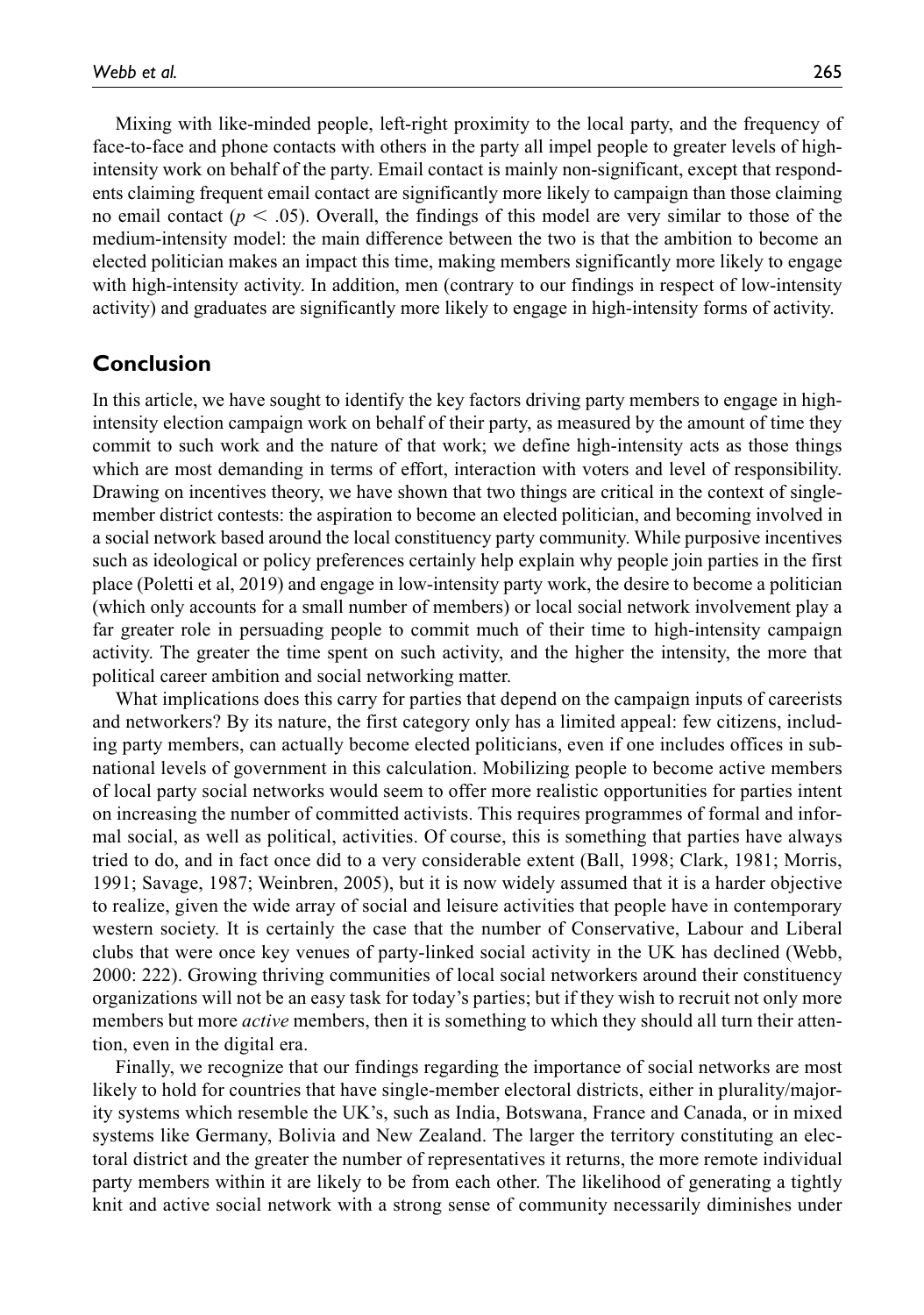such circumstances; conversely, the lower the district magnitude and smaller the territory covered, the greater the chance of some members bonding personally into a social network. We cannot directly test this argument with data that only relates to the UK, but would suggest that it is an issue with which future research might engage.

#### **Funding**

This research is funded by the UK Economic and Social Research Council's Standard Grant number ES/ M007537/1. We gratefully acknowledge this support.

#### **Notes**

- 1. We are grateful to the directors of the British Election Study for making available the data from which these figures are calculated.
- 2. Note that we also surveyed members at the time of the 2017 general election, but the 2015 data is more appropriate for the hypotheses we seek to test here. Given the remarkable surge in Labour, and to a lesser extent Liberal Democrat, party membership between 2015 and 2017 (Whiteley et al., forthcoming), it is highly improbable that individuals who have only been members for less than two years would have had time to become strongly embedded in local social networks, which makes the  $2017$  data set – significantly impacted as it is by the influx of recent recruits to party membership – less appropriate for testing the social network hypotheses H2a and H2b.
- 3. Results reported in this article are not weighted in any way, since there are no known official population parameters for the various party memberships. However, previous YouGov party membership surveys using unweighted data have generated predictions for party leadership contests that came very close to (i.e. within 1% of) the final official outcome, which gives us confidence in the quality of the data. Further validation was provided by comparing demographics of our Green and Liberal Democrat samples with population data provided by the parties (for which we are grateful). In addition, we were able to compare our UKIP sample with one generated by a far larger UKIP survey (*n* = 13,568) conducted by Paul Whiteley and Matthew Goodwin using a mailback method. Again, the two samples were similar. We are grateful to Professors Whiteley and Goodwin for facilitating this.
- 4. It is common practice in the UK for parties to canvass householders in advance of elections in order to identify their potential supporters, and then to monitor voters as they leave polling stations throughout election day to see if their expected supporters have turned out or not; as the evening approaches (the polls closing at 10 p.m.), campaign activists will often go to the homes of those who have not yet voted to remind them to vote and sometimes to offer to drive them to the polling stations. This can be a particularly useful service for the elderly or immobile.
- 5. Note that in 2015 local government elections were held on the same day as the parliamentary election, which explains the relatively high number of party members who claimed to have stood as candidates for elective office: many of them will have been local election candidates rather than national parliamentary candidates.
- 6. The descriptive data information reported in Table A2 might seem to suggest that driving voters to polling stations would be better placed in the high-intensity category of activity, while canvassing should be located in the medium-intensity category. However, we do not find this convincing, given that canvassing is a logical precursor of driving people to polling stations. Canvassing is a crucial campaign activity that many members prefer to avoid if possible, perhaps because it seems to hold out the prospect of potential hostility from householders (Wheeler, 2010; Ward and Goodfellow, 2015).
- 7. Note that our data set also includes a variable reporting the 'frequency of social media contact with others in party during past 12 months', but we have excluded it from analysis here because of the risk of an endogeneity problem when it comes to regressing this on low-intensity forms of activism; two of the three components of this dependent variable relate to the use of social media (Facebook and Twitter), so we would end up with something very similar on both sides of the equation were it to be included in the model.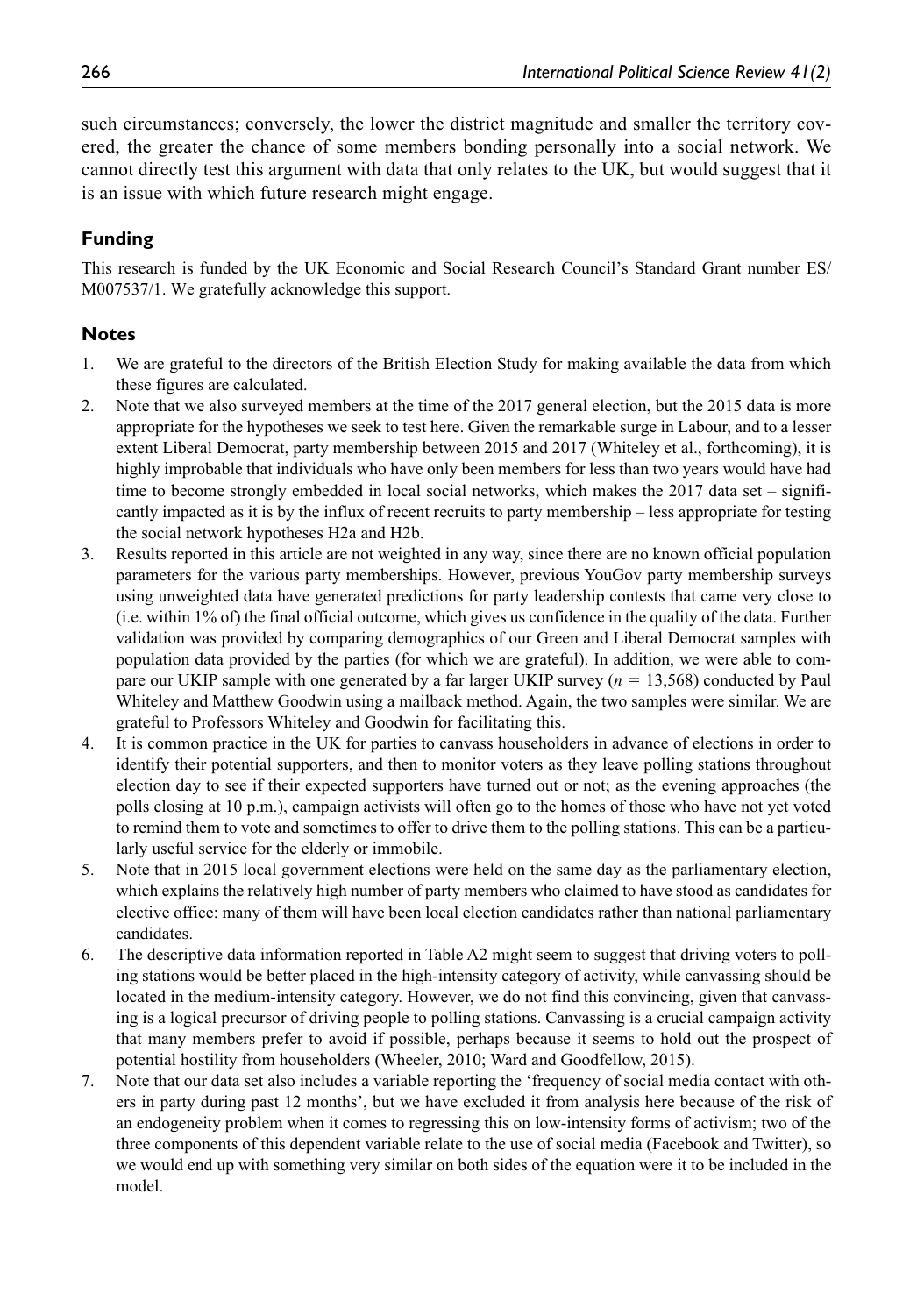8. Note that the collective policy scale is actually created from responses to two separate questions: one asking about the importance of *support for* a given party policy (a positive policy incentive), and the other about the importance of *opposition to* a rival party's given policy (a negative policy incentive). Any respondent with a high score (i.e. above the median) on both of these is given an overall collective policy score of 1; anyone with a low score (i.e. below the median) on both is accorded an overall score of 0, and anyone registering a high score on one of the two collective policy indicators is given an overall score of 0.5.

#### **Supplemental material**

Supplemental material for this article is available at journals.sagepub.com/home/ips

#### **ORCID iD**

Paul Webb <https://orcid.org/0000-0003-3458-000X>

#### **References**

- André, Audrey and Sam Depauw (2015) The Electoral Impact of Grassroots Activity in the 2012 Local Elections in Flanders. *Acta Politica* 51(2): 131–152.
- Bale, Tim, Paul Webb and Monica Poletti (2018) Participating Locally and Nationally: Explaining the offline and online activism of British party members, *Political Studies*. Epub ahead of print September 2018. DOI:10.1177/0032321718794740.
- Ball, Stuart (1998) *The Conservative Party Since 1945*. Manchester: Manchester University Press.
- Clark, David (1981) *Colne Valley: Radicalism to Socialism The Portrait of a Northern Constituency in the Formative Years of the Labour Party 1890–1910*. London: Longman.
- Clark, Peter B and James Q Wilson (1961) Incentive System: A theory of organization. *Administrative Science Quarterly* 6: 129–166.
- Fisher, Justin and David Denver (2009) Evaluating the Electoral Effects of Traditional and Modern Modes of Constituency Campaigning in Britain, 1992–2005, *Parliamentary Affairs* 62(2): 196–210.
- Fisher, Justin, Ed Fieldhouse and David Cutts (2014) Members are Not the Only Fruit: Volunteer activity in British political parties at the 2010 general election'. *British Journal of Politics and International Relations* 16(1): 75–95.
- Johnston, Ron and Charles Pattie (2003) Do Canvassing and Campaigning Work? Evidence from the 2001 general election in England. *British Elections and Parties Yearbook* 13(1): 248–273.
- Karp, Jeffrey, Susan Banducci and Shaun Bowler (2008) Getting Out the Vote: Party mobilization in a comparative perspective. *British Journal of Political Science* 38(1): 91–112.
- Morris, Rupert (1991) *Tories: From Village Hall to Westminster A Political Sketch*. Edinburgh: Mainstream Press.
- Moyser, George and Geraint Parry (1997) Voluntary Associations and Democratic Participation in Britain. In Jan van Deth (ed.) *Private Groups and Public Life: Social Participation, Voluntary Associations and Political Involvement in Representative Democracies*. London: Routledge, 24–46.
- Mutz, Diana (2002) The Consequences of Cross–cutting Networks for Political Participation. *American Journal of Political Science* 46(4): 838–855.
- Parry, Geraint, George Moyser and Neil Day (1992) *Political Participation and Democracy in Britain*. Cambridge: Cambridge University Press.
- Pattie, Charles, Patrick Seyd and Paul Whiteley (2003) Citizenship and Political Engagement: Attitudes and behaviour in Britain. *Political Studies* 51(3): 443–468.
- Poletti, Monica, Paul Webb and Tim Bale (2019) Why is it that Only Some People who Support Political Parties End Up Actually Joining Them? Evidence from Britain. *West European Politics* 42 (1): 156-172.
- Putnam, Robert (1995) Tuning In, Turning Out: The strange disappearance of social capital in America, *PS: Political Science and Politics* 28(4): 664–683.
- Putnam, Robert (2000) *Bowling Alone: The Collapse and the Revival of American Community*. New York: Simon & Schuster.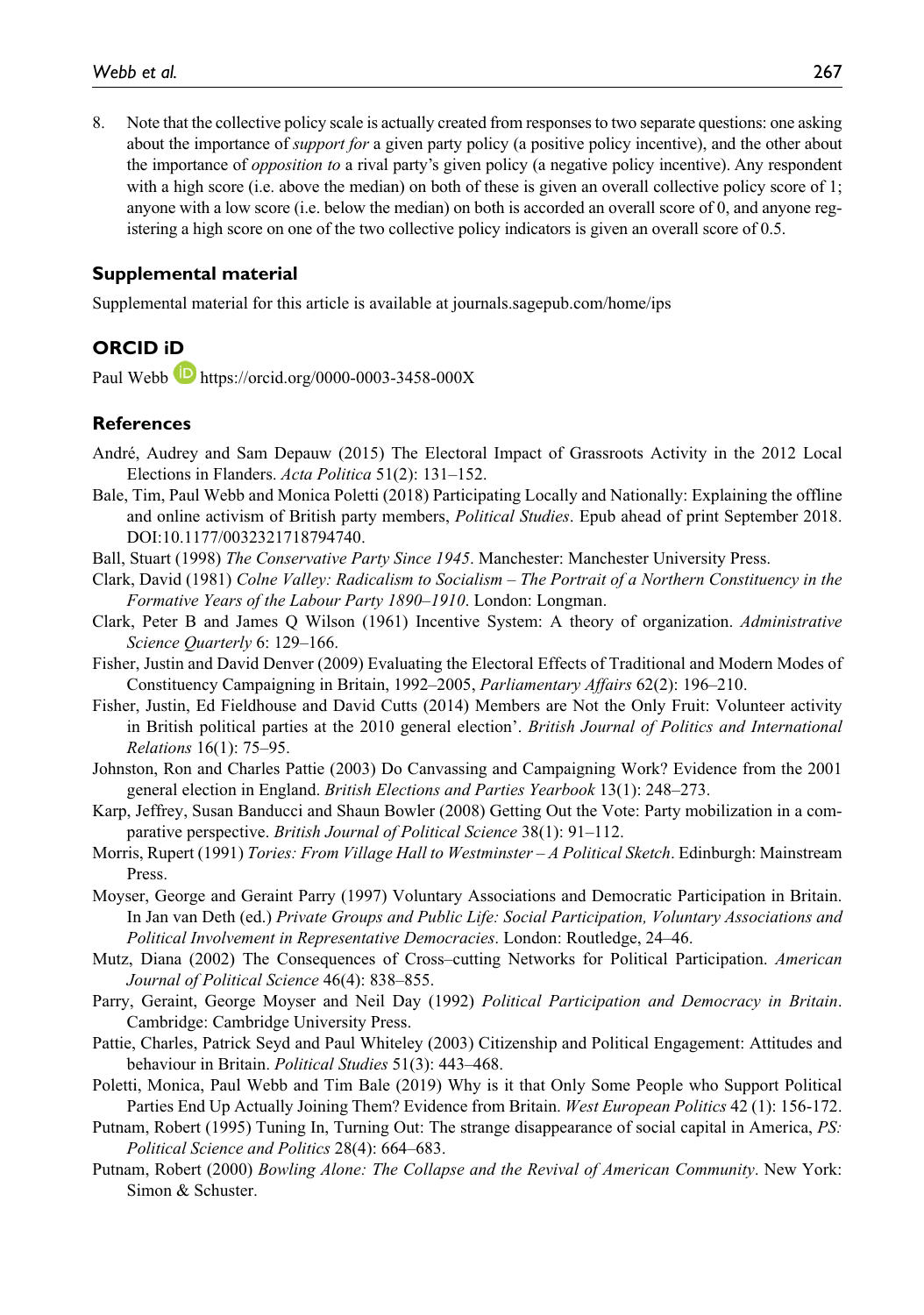- Savage, Michael (1987) *The Dynamics of Working Class Politics: The Labour Movement in Preston 1880– 1940*. Cambridge: Cambridge University Press.
- Scarrow, Susan (1994) The 'Paradox of Enrollment': Assessing the costs and benefits of party memberships. *European Journal of Political Research* 25(1): 41–60.
- Scarrow, Susan (2014) *Beyond Party Members: Changing Approaches to Partisan Mobilization*. Oxford: Oxford University Press.
- Seyd, Patrick and Paul Whiteley (1992) *Labour's Grass Roots: The Politics of Party Membership*. Oxford: Oxford University Press.
- Seyd, Patrick and Paul Whiteley (2002) *Labour's New Grass Roots: The Transformation of Labour Party Membership*. Basingstoke: Palgrave Macmillan.
- Ward, Alexander and Mollie Goodfellow (2015) Confessions of a canvasser: Alexander Ward and Mollie Goodfellow meet the volunteers at the sharp end of the election, *The Independent on Sunday*, 12 April: 8. Webb, Paul (2000) *The Modern British Party System*. London: SAGE.
- Webb, Paul (2016) The Party System: Turbulent multipartyism or duopolistic competition? In Richard Heffernan, Colin Hay, Meg Russell and Philip Cowley (eds) *Developments in British Politics 10*. Basingstoke: Palgrave Macmillan, 57–80.
- Webb, Paul, Tim Bale and Monica Poletti (2017) Who Really does the Donkey Work in Multi–speed Membership Parties? Comparing the election campaign activity of party members and party supporters, *Electoral Studies* 46: 64–74.
- Weinbren, Daniel (2005) Sociable Capital: London's Labour parties, 1918–1945. In Matthew Worley (ed.) *Labour's Grassroots: Essays on the Activities of Local Labour Parties and Members, 1918–1945*. Aldershot: Ashgate, 194–215.
- Wheeler, Brian (2010) What is the Point of Canvassing? *BBC News Website*, 9 April. [http://news.bbc.co.uk/1](http://news.bbc.co.uk/1/hi/uk_politics/election_2010/8605756.stm) [/hi/uk\\_politics/election\\_2010/8605756.stm](http://news.bbc.co.uk/1/hi/uk_politics/election_2010/8605756.stm)
- Whiteley, Paul, Monica Poletti, Paul Webb and Tim Bale (Forthcoming) Oh Jeremy Corbyn! Why did Labour Party Membership Soar after the 2015 General Election? *British Journal of Politics and International Relations*.
- Whiteley, Paul and Patrick Seyd (1998) The Dynamics of Party Activism in Britain: A spiral of demobilization? *British Journal of Political Science* 28(1): 113–137.
- Whiteley, Paul and Patrick Seyd (2002) *High-Intensity Participation: The Dynamics of Party Activism in Britain*. Ann Arbor: University of Michigan Press.
- Whiteley, Paul, Patrick Seyd and Antony Billinghurst (2005) *Third Force Politics: Liberal Democrats at the Crossroads*. Oxford: Oxford University Press.
- Whiteley, Paul, Patrick Seyd and Jeremy Richardson (1994) *True Blues: The Politics of Conservative Party Membership*. Oxford: Oxford University Press.

#### **Author biographies**

Paul Webb is Professor of Politics at the University of Sussex, researching party and electoral politics. A Fellow of the UK Academy of Social Sciences, his most recent book is *Organizing Political Parties: Representation, Participation and Power* (Oxford University Press, 2017), which he co-edited with Susan Scarrow and Thomas Poguntke. He is Editor of the journal *Party Politics*.

Tim Bale is Professor of Politics at Queen Mary University of London, UK. His research focuses on political parties and has covered a range of topics, including coalitions, membership, links with trade unions, and how parties on both the left and right have coped with the challenge posed by mass migration and the populist radical right. As well as edited works and journal articles, he has published books on the Conservative and Labour parties in the UK and is the author of a widely used textbook, *European Politics: A Comparative Introduction*.

Monica Poletti is an ESRC postdoctoral fellow in Politics at Queen Mary University of London on the UK Party Members Project (PMP). Her research focuses on political behaviour and parties, and has covered a range of topics including party membership, social and political participation, electoral politics and populism. She is also part of the COST-Action project *The True European Voter.*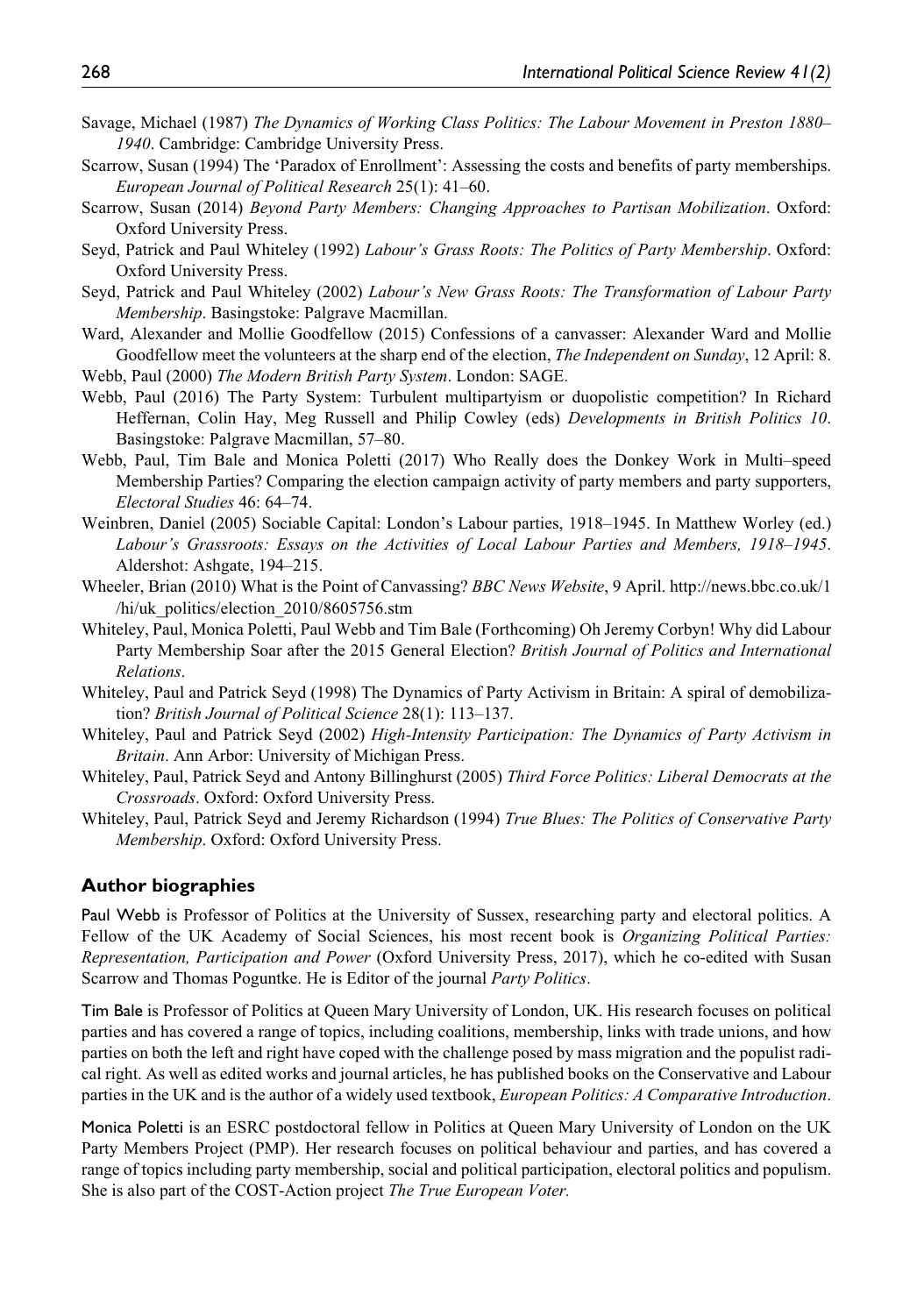### **Appendix: Descriptive Statistics of Variables Used in Analysis**

**Table A1.** Dependent variable A: Over the five weeks of the election campaign this year, how much time did you devote to working for the candidate/party?

|                    | Valid percentage (%) |
|--------------------|----------------------|
| None               | 30.7                 |
| Up to 5 hours      | 24.0                 |
| From 6-10 hours    | 10.5                 |
| From 11-20 hours   | 8.8                  |
| From 21-30 hours   | 7.2                  |
| From 31-40 hours   | 3.8                  |
| More than 40 hours | 15.0                 |
| Total              | 100.0                |

Note: *N* = 5360.

Table A2. Dependent variable B: Campaign activities and activism intensity scales.

|                                  | Percentage |
|----------------------------------|------------|
| Low-intensity activities         |            |
| Liked/posted on Facebook         | 53.3       |
| Tweeted/retweeted on Twitter     | 35.2       |
| Displayed poster                 | 45.7       |
| Medium-intensity activities      |            |
| Delivered leaflets               | 39.4       |
| Attended meeting/hustings        | 34.6       |
| Drove voters to polling stations | 5.9        |
| High-intensity activities        |            |
| Canvassed voters                 | 30.4       |
| Helped run committee             | 8.1        |
| Stood as candidate               | 8.6        |
|                                  | Mean (SD)  |
| Low-intensity activities         | 0.45(0.36) |
| Medium-intensity activities      | 0.27(0.30) |
| High-intensity activities        | 0.16(0.25) |

Note: *N* = 5693.